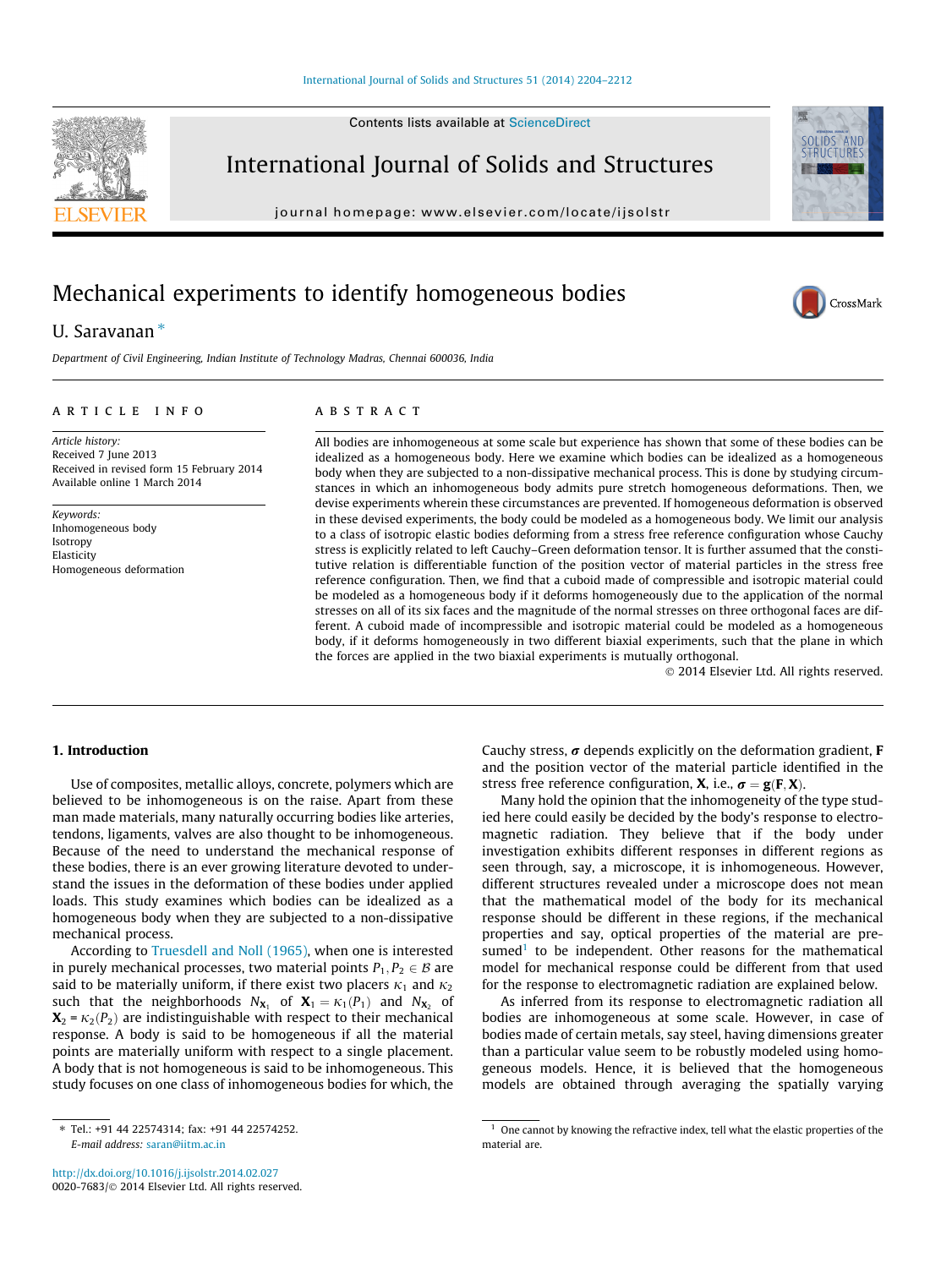material parameters. These homogenization procedures are trying to replace a (spatially varying) function by a constant which cannot be robust unconditionally. In fact, for bodies undergoing large elastic deformations, [Saravanan and Rajagopal \(2003a,b, 2005, 2007\)](#page-8-0) showed that the value of the constant material parameters in the homogeneous model so that the global load versus displacement relation is in agreement between the actual inhomogeneous body and its homogeneous counterpart, depends on the boundary value problem. Moreover, this constant material parameter varied by as much as 1800 percent with the boundary value problem used to determine these material parameters. This suggest that homogeneous models seem to work not because of homogenization but due to some other reason which could be that it is inherently homogeneous for its mechanical response under the investigated scenarios.

Taking the viewpoint that to answer questions of practical interest, such as, what is the maximum stress and displacement in a body subjected to some loading, the mathematical model for the body need not conform to the perceived reality that it is inhomogeneous, but can be an abstraction of the same. Akin to abstracting the earth as a point mass when one is interested in planetary motion, a rigid sphere when one is interested in studying eclipse we ask what would be a useful abstraction of a given body to capture some process that it is undergoing. Thus, in this point of view, an inhomogeneous model is required for a given body because some mechanical phenomena exhibited by this body can be captured only by abstracting it as an inhomogeneous body. In this spirit, the investigation here attempts on finding mechanical phenomena that requires a given body to be abstracted as an inhomogeneous body.

Towards this, in this article, we examine isotropic, inhomogeneous bodies, whose Cauchy stress depends explicitly on the left Cauchy–Green deformation tensor. It is assumed that the constitutive relation is a differentiable function of the position vector of material particles in the stress free reference configuration. On further assuming that this body undergoes a non-dissipative process from a stress free reference configuration, we examine scenarios when it would admit pure stretch homogeneous deformations when tested in the absence of any body forces. We find that a cuboid made of compressible and isotropic material can be considered to be homogeneous, if homogeneous<sup>2</sup> deformations are observed when the cuboid is subjected to normal stresses on all its six faces such that it does not result in a hydrostatic state of stress. A cuboid made of incompressible and isotropic material could be modeled as a homogeneous body, if homogeneous deformations are observed in two biaxial stretch experiments such that the plane in which the forces are applied is mutually orthogonal.

We emphasize that the above is a sufficient condition for abstracting a given body as a homogeneous body. On the other hand observing inhomogeneous deformations is only a necessary condition for the body to be inhomogeneous. Homogeneous body could also exhibit inhomogeneous deformations, because of the presence of body forces or non-uniform application of the boundary traction or due to the presence of inertial forces. Only on ruling out all these factors can the body be considered inhomogeneous. Thus, the proposed method seems to be a rationale way of deciding whether a given body can be idealized as homogeneous body or needs to be modeled as an inhomogeneous body.

Before proceeding further a few comments on the assumptions – isotropy and material functions being a differentiable function of the position vector – are necessary. First, we clarify that an inhomogeneous body can be made of isotropic constituents. The

constitutive relation if for a point in the body and hence the material symmetry which restricts the form of this constitutive relation is also for a point. Inhomogeneity on the other hand is a statement about the form of the constitutive relation at different points. Since, point cannot have a structure there arises a conundrum as to the meaning of material symmetry. Thus, as even stated by [Lekhnitskii \(1981\)](#page-8-0), the requirement that the symmetry of the constitutive relation be same as that of the material symmetry found based on the internal structure, is at best an assumption. Hence, it is advocated that one view material symmetry as a statement regarding the variation of the principal direction of the Cauchy stress with respect to the principal direction of the left Cauchy–Green deformation tensor. [Paranjothi et al. \(submitted](#page-8-0) [for publication\)](#page-8-0) presents experimental evidence and discusses practical difficulties associated with this view point. Consequently, a homogeneous body can be anisotropic and an inhomogeneous body can be made of isotropic constituents. This point that material symmetry and inhomogeneity are mutually exclusive cannot be overemphasized.

Next, the assumption that the material functions be differentiable function of the position vector needs discussion. Clearly, this assumption excludes bodies with voids, inclusions and the like. The results arrived here is applicable only for functionally graded materials. Relaxation of this assumption that the material functions be differentiable with respect to the position vector leads to mathematical complications and thereby obscuring the main thesis of this article that the idealization of a body as being homogeneous should be made based on the possibility of realizing homogeneous deformation field. Further, it is known [\(Varley and](#page-8-0) [Cumberbatch, 1980; Ru et al., 2005](#page-8-0)) that a void or inclusion in a homogeneous matrix causes the deformation to be inhomogeneous when subjected to uniform far field loading. Therefore, it seems that scenarios when the deformation is homogeneous is more only for the case when the material functions are differentiable with respect to the position vector. However, a rigorous proof for the same is required and efforts are underway towards this. In [Section 4](#page-7-0), we briefly discuss how the result arrived at here could be used to study the case when the material functions are not differentiable with respect to position vector.

In the literature, it is prevalent to examine whether the body is subjected to homogeneous deformation. In fact, enormous care is taken to obtain homogeneous deformations, where possible. However, in most experiments only the surface deformation is measured. This surface measurement alone is not sufficient to determine if the realized deformation is homogeneous; deformation in the interior of the body also needs to be probed. On the other hand, if the surface deformation itself is non-uniform then the deformation is indeed inhomogeneous. There are reports of both the surface deformation being uniform [\(Rivlin and Saunders,](#page-8-0) [1951; Hariharaputhiran and Saravanan, 2010](#page-8-0)) and it being nonuniform ([Kawamura et al., 1996; Lu et al., 2003; Paranjothi et al.,](#page-8-0) [2011](#page-8-0)) in a pure stretch experiment showing the utility of the present approach to decide whether a given body can be approximated as homogeneous or otherwise. Further, X-ray computed tomography ([Synolakis et al., 1996; Roux et al., 2008; You et al., 2009\)](#page-8-0) as well as optical scanning tomography ([Germaneau et al., 2007,](#page-8-0) [2008](#page-8-0)) techniques allows us to probe the deformation in the interior. As these techniques mature, the results in this paper would yield a practical tool for deciding when a body undergoing elastic deformations can be modeled as a homogeneous body.

One might think that the scale of observation would determine whether the deformation is homogeneous or not. This thinking stems from the observation that homogeneous deformation is seen in some bodies despite the fact that they are inhomogeneous at some length scale. However, mathematically a given deformation field would be either homogeneous or inhomogeneous with the

 $^{\rm 2}$  If any straight line in the body deforms into another straight line the deformation is said to be homogeneous.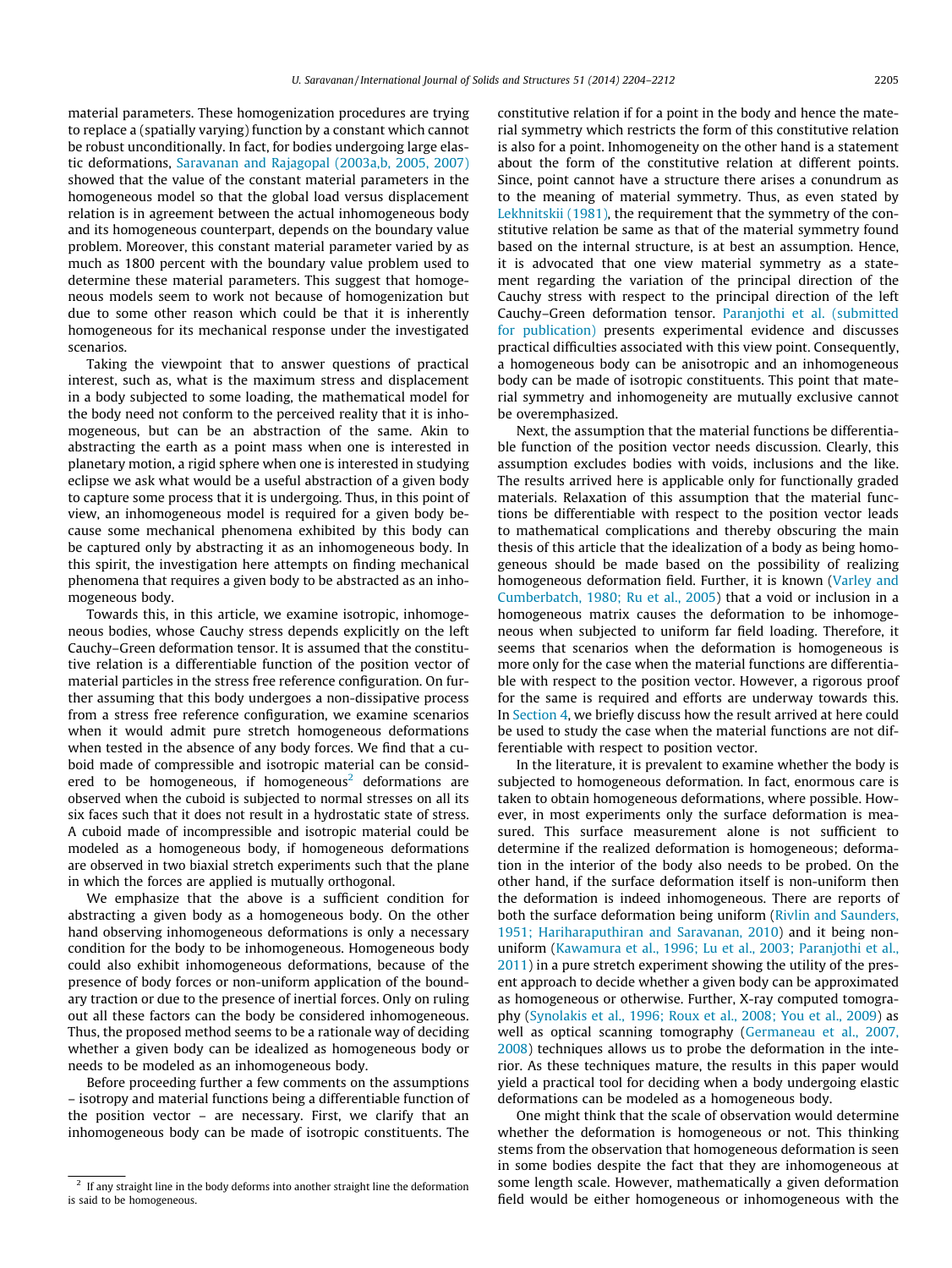<span id="page-2-0"></span>classification not dependent on the length scale of observation. Also, as shown in [Pruša et al. \(2013\)](#page-8-0), the value of the deformation gradient estimated for an inhomogeneous deformation would be sensitive to how the measurement is made and that found for a homogeneous deformation would be insensitive to the measurement system. Of course, because of noise in the measurement no experimentally determined deformation would be strictly homogeneous. But it appears that for some bodies tested the deformation seems to be homogeneous on the surface beyond any doubt ([Rivlin and Saunders, 1951; Hariharaputhiran and Saravanan,](#page-8-0) [2010\)](#page-8-0). Thus, experimentally determining whether a deformation is homogeneous seems to be easy and it would be independent of the length scale of measurement.

Thus, as discussed above there are numerous reasons for a body to exhibit inhomogeneous deformations and despite this if it chooses to deform homogeneously then it could indeed be modeled as a homogeneous body. Further, this study shows that modeling a given body as inhomogeneous body is not a luxury but a necessity if the predicted and observed response of the body is to be in agreement.

#### 2. Preliminaries

Let  $\mathbf{X} \in \kappa_o(\mathcal{B})$  denote a typical particle belonging to the reference configuration of the body and let  $\mathbf{x} \in \kappa_t(\mathcal{B})$  denote the position occupied by  $X$  at time  $t$  in the current configuration of the body. The motion of the body is defined through the mapping  $\chi$  that is one to one for each  $t \in \mathcal{R}$ , set of reals:

$$
\mathbf{x} = \mathbf{\chi}(\mathbf{X}, t). \tag{1}
$$

Since, in this article we concern ourselves only with statics we call  $(1)$  the deformation field. Then, the deformation gradient, **F** is defined as

$$
\mathbf{F} = \frac{\partial \mathbf{x}}{\partial \mathbf{X}} \tag{2}
$$

and the left and right Cauchy–Green deformation tensors, B and C respectively, are defined as:

$$
\mathbf{B} = \mathbf{F}\mathbf{F}^t, \quad \mathbf{C} = \mathbf{F}^t\mathbf{F},\tag{3}
$$

where the superscript  $t$  denotes the transpose operator.  $C$  being positive definite, we find that using the following set of invariants

$$
J_1 = tr(C), \quad J_2 = tr(C^{-1}), \quad J_3 = \sqrt{det(C)} = det(F),
$$
 (4)

minimizes the complexity of the ensuing analysis.

In this study, we restrict ourselves to inhomogeneous bodies made up of isotropic material undergoing elastic deformations from stress free reference configurations. In classical Cauchy elasticity (see [Truesdell and Noll \(1965\)\)](#page-8-0) for bodies made of isotropic, compressible materials, the Cauchy stress,  $\sigma$  and left Cauchy– Green deformation tensor, B are related through:

$$
\boldsymbol{\sigma} = \alpha_0 \mathbf{1} + \alpha_1 \mathbf{B} + \alpha_2 \mathbf{B}^{-1}, \tag{5}
$$

where  $\alpha_i = \hat{\alpha}_i$  $($  $J_1$ , $J_2$ , $J_3$ , $\bf{X})$  are the material response functions. It is assumed that  $\alpha_i$  is a differentiable function of **X**. Similarly, for bodies made of isotropic, incompressible materials, the Cauchy stress is given by:

$$
\boldsymbol{\sigma} = -p\mathbf{1} + \beta_1 \mathbf{B} + \beta_2 \mathbf{B}^{-1},\tag{6}
$$

where  $\beta_i = \hat{\beta}_i (J_1, J_2, \mathbf{X})$  are the material response functions such that  $\beta_i$  is a differentiable function of **X** and p is the Lagrange multiplier used to enforce the incompressibility constraint.

Since, the material is isotropic in the stress free reference configuration and the material response functions are written in terms of the invariants, it is such that

$$
\alpha_i(\Lambda_1, \Lambda_2, \Lambda_3, \mathbf{X}) = \alpha_i(\Lambda_2, \Lambda_3, \Lambda_1, \mathbf{X}) = \alpha_i(\Lambda_3, \Lambda_1, \Lambda_2, \mathbf{X}), \tag{7}
$$

$$
\beta_i(\Lambda_1, \Lambda_2, \Lambda_3, \mathbf{X}) = \beta_i(\Lambda_2, \Lambda_3, \Lambda_1, \mathbf{X}) = \beta_i(\Lambda_3, \Lambda_1, \Lambda_2, \mathbf{X}),
$$
\n(8)

where  $\Lambda_i$ 's are the principal values of **C**. We shall see that this property by which the principal values of  $C$  could be permuted is an important requirement to be checked, in the ensuing analysis. See for example, [Ogden \(1997\)](#page-8-0) for the need of this requirement in bodies made of isotropic material.

[Baker and Ericksen \(1954\)](#page-7-0) proposed that in a body made up of isotropic material, the greater principal stress should always occur in the direction of greater principal stretch, and hence, when  $\Lambda_1 \neq \Lambda_2 \neq \Lambda_3$ ,

$$
\alpha_1 - \frac{1}{\Lambda_1^2 \Lambda_2^2} \alpha_2 > 0, \quad \text{for compressible materials,} \tag{9}
$$

$$
\beta_1 - \Lambda_3^2 \beta_2 > 0, \quad \text{for incompressible materials,} \tag{10}
$$

where  $\alpha_i = \hat{\alpha}_i (\Lambda_1^2 + \Lambda_2^2 + \Lambda_3^2, \frac{1}{\Lambda_1^2} + \frac{1}{\Lambda_2^2} + \frac{1}{\Lambda_3^2}, \Lambda_1 \Lambda_2 \Lambda_3, \mathbf{X}), \beta_i = \hat{\beta}_i (\Lambda_1^2 + \Lambda_2^2 + \Lambda_3^2, \frac{1}{\Lambda_1^2} + \frac{1}{\Lambda_2^2} + \frac{1}{\Lambda_3^2}, \Lambda_1 \Lambda_2 \Lambda_3, \mathbf{X})$  $\Lambda_2^2 + \Lambda_3^2, \frac{1}{\Lambda_1^2} + \frac{1}{\Lambda_2^2} + \frac{1}{\Lambda_3^2}$ , X). Note in Eq. (10)  $\Lambda_3 = 1/(\Lambda_1 \Lambda_2)$  and that the  $\Lambda_i$ 's in Eqs. (9) and (10) can be permuted.

On the other hand when  $\Lambda_1 = \Lambda_2 = \Lambda \neq \Lambda_3$ ,

$$
\alpha_1^e - \frac{1}{\Lambda^4} \alpha_2^e \ge 0, \text{ and } \alpha_1^e - \frac{1}{\Lambda^2 \Lambda_3^2} \alpha_2^e
$$
  
> 0, for compressible materials, (11)

$$
\beta_1^e - \frac{1}{\Lambda^4} \beta_2^e \ge 0, \quad \text{and} \quad \beta_1^e - \Lambda^2 \beta_2
$$
  
> 0, for incompressible materials, (12)

where  $\alpha_i^e = \hat{\alpha}_i (2\Lambda^2 + \Lambda_3^2, \frac{2}{\Lambda^2} + \frac{1}{\Lambda_3^2}, \Lambda^2 \Lambda_3, \mathbf{X}), \beta_i^e = \hat{\beta}_i (2\Lambda^2 + \frac{1}{\Lambda^4}, \frac{2}{\Lambda^2} + \Lambda^4,$ **X**) Also, in Eqs. (9) and (11), all  $\Lambda_i$ 's and  $\Lambda$  could (mathematically) take any positive value as do  $\Lambda_1$  and  $\Lambda_2$  in Eq. (10) and  $\Lambda$  in Eq. (12). The inequalities  $((9)-(12)$  are called Baker–Ericksen inequalities. Please refer to [Truesdell and Noll \(1965\)](#page-8-0) for a discussion on Baker–Ericksen inequalities and its usefulness to model common materials.

We shall neglect body forces and as we shall only consider static problems, the balance of linear momentum reduces to

$$
div(\boldsymbol{\sigma}) = \mathbf{0},\tag{13}
$$

where the notation div stands for the divergence operator with respect to the current coordinates.

#### 3. Feasibility of pure stretch homogeneous deformations

Let  $(X, Y, Z)$  denote the Cartesian coordinates of a material point in the reference configuration and  $(x, y, z)$  be the Cartesian coordinates of the same material point in the current configuration. Our interest is to find which inhomogeneous bodies admit deformations of the form

$$
x = \lambda_x X, \quad y = \lambda_y Y, \quad z = \lambda_z Z,
$$
\n(14)

where  $\lambda_i$ 's are constants and denotes the stretch ratio along the  $i<sup>th</sup>$ direction.

Now, the Cartesian components of the left Cauchy–Green deformation tensor in matrix representation for the assumed deformation (14) is,

$$
\mathbf{B} = \begin{pmatrix} \lambda_x^2 & 0 & 0 \\ 0 & \lambda_y^2 & 0 \\ 0 & 0 & \lambda_z^2 \end{pmatrix} .
$$
 (15)

Assuming that whatever boundary traction is required would be applied to realize this deformation, the only requirement for this deformation field to be feasible is that it satisfy the equilibrium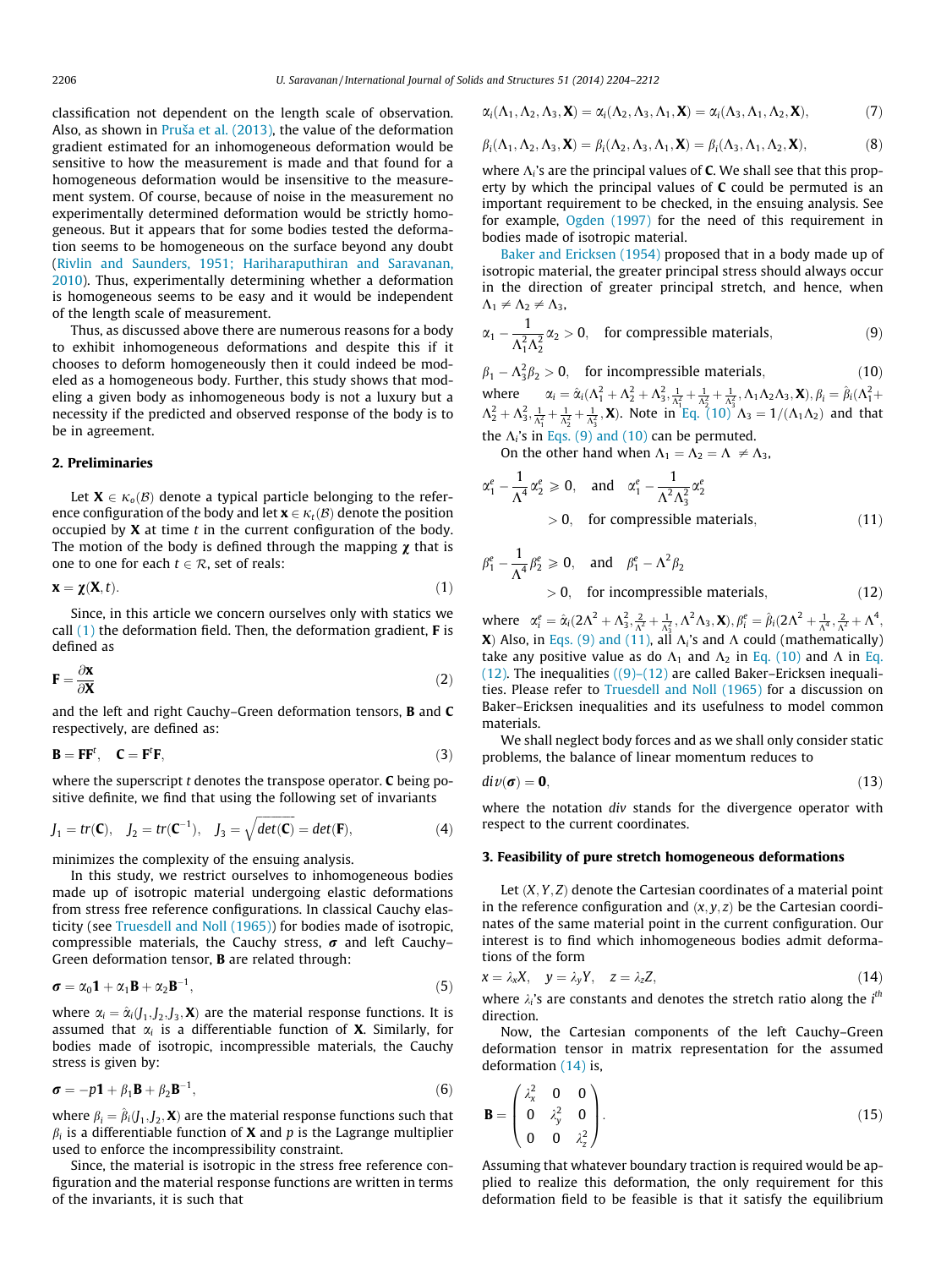<span id="page-3-0"></span>equation [\(13\).](#page-2-0) This can be ascertained only on specifying a constitutive relation. However, we note that for the assumed deformation  $(14)$  and the constitutive relation  $(5)$  and  $(6)$ , the Cartesian matrix components of Cauchy stress in the body is given by

$$
\boldsymbol{\sigma} = \begin{pmatrix} \sigma_x & 0 & 0 \\ 0 & \sigma_y & 0 \\ 0 & 0 & \sigma_z \end{pmatrix} . \tag{16}
$$

#### 3.1. Compressible materials

First we explore the feasibility of these homogeneous deformations in inhomogeneous bodies made of compressible materials for which the Cauchy stress is given by  $(5)$ . Substituting  $(15)$  in  $(5)$  and then substituting the ensuing result in  $(13)$  we obtain:

$$
\left(\frac{\partial \alpha_0}{\partial X} + \lambda_x^2 \frac{\partial \alpha_1}{\partial X} + \frac{1}{\lambda_x^2} \frac{\partial \alpha_2}{\partial X}\right) \frac{\partial X}{\partial x} = 0, \tag{17}
$$

$$
\left(\frac{\partial \alpha_0}{\partial Y} + \lambda_y^2 \frac{\partial \alpha_1}{\partial Y} + \frac{1}{\lambda_y^2} \frac{\partial \alpha_2}{\partial Y}\right) \frac{\partial Y}{\partial y} = 0, \tag{18}
$$

$$
\left(\frac{\partial \alpha_0}{\partial Z} + \lambda_z^2 \frac{\partial \alpha_1}{\partial Z} + \frac{1}{\lambda_z^2} \frac{\partial \alpha_2}{\partial Z}\right) \frac{\partial Z}{\partial z} = 0.
$$
\n(19)

The above equations are obtained by assuming that the material response function,  $\alpha_i$ 's are differentiable with respect to **X**. Then for the Eqs.  $(17)$ – $(19)$  to hold it is required that:

$$
\left(\frac{\partial \alpha_0}{\partial X} + \lambda_x^2 \frac{\partial \alpha_1}{\partial X} + \frac{1}{\lambda_x^2} \frac{\partial \alpha_2}{\partial X}\right) = 0, \tag{20}
$$

$$
\left(\frac{\partial \alpha_0}{\partial Y} + \lambda_y^2 \frac{\partial \alpha_1}{\partial Y} + \frac{1}{\lambda_y^2} \frac{\partial \alpha_2}{\partial Y}\right) = 0, \tag{21}
$$

$$
\left(\frac{\partial \alpha_0}{\partial Z} + \lambda_z^2 \frac{\partial \alpha_1}{\partial Z} + \frac{1}{\lambda_z^2} \frac{\partial \alpha_2}{\partial Z}\right) = 0.
$$
\n(22)

Here we assumed that all the three  $\sigma_i$ 's are different from zero. If one or two of them are zero, as in biaxial or uniaxial state of stress, then only a subset of these equations need to hold. However, in case of biaxial or uniaxial state of stress, in addition to a subset of Eqs.  $(20)$ – $(22)$ , one or two algebraic equations also needs to hold. Hence, we consider uniaxial, biaxial and triaxial state of stress separately.

#### 3.1.1. Triaxial state of stress

Here we assume that none of the  $\sigma_i$  = 0. Then, Eqs. (20)–(22) places restrictions on the spatial variation of the material response functions and/or the nature of the homogeneous deformations. These Eqs.  $(20)$ – $(22)$  could be integrated to obtain

$$
\alpha_0 = \frac{\lambda_x^2 [\lambda_y^2 + \lambda_z^2] F_1(Y, Z)}{\lambda_x^2 [-\lambda_x^2 + \lambda_y^2 + \lambda_z^2] - \lambda_y^2 \lambda_z^2} + \frac{\lambda_y^2 [\lambda_x^2 + \lambda_z^2] F_2(X, Z)}{\lambda_y^2 [\lambda_x^2 - \lambda_y^2 + \lambda_z^2] - \lambda_x^2 \lambda_z^2} + \frac{\lambda_z^2 [\lambda_x^2 + \lambda_y^2] F_3(X, Y)}{\lambda_z^2 [\lambda_x^2 + \lambda_y^2 - \lambda_z^2] - \lambda_x^2 \lambda_y^2},
$$
\n(23)

$$
\alpha_{1} = -\frac{\lambda_{x}^{2}F_{1}(Y,Z)}{\lambda_{x}^{2}[-\lambda_{x}^{2} + \lambda_{y}^{2} + \lambda_{z}^{2}] - \lambda_{y}^{2}\lambda_{z}^{2}} - \frac{\lambda_{y}^{2}F_{2}(X,Z)}{\lambda_{y}^{2}[\lambda_{x}^{2} - \lambda_{y}^{2} + \lambda_{z}^{2}] - \lambda_{x}^{2}\lambda_{z}^{2}} - \frac{\lambda_{z}^{2}F_{3}(X,Y)}{\lambda_{z}^{2}[\lambda_{x}^{2} + \lambda_{y}^{2} - \lambda_{z}^{2}] - \lambda_{x}^{2}\lambda_{y}^{2}},
$$
\n(24)

$$
\alpha_{2} = -\frac{\lambda_{x}^{2} \lambda_{y}^{2} \lambda_{z}^{2} F_{1}(Y, Z)}{\lambda_{x}^{2} [-\lambda_{x}^{2} + \lambda_{y}^{2} + \lambda_{z}^{2}] - \lambda_{y}^{2} \lambda_{z}^{2}} - \frac{\lambda_{x}^{2} \lambda_{y}^{2} \lambda_{z}^{2} F_{2}(X, Z)}{\lambda_{y}^{2} [\lambda_{x}^{2} - \lambda_{y}^{2} + \lambda_{z}^{2}] - \lambda_{x}^{2} \lambda_{z}^{2}} - \frac{\lambda_{x}^{2} \lambda_{y}^{2} \lambda_{z}^{2} F_{3}(X, Y)}{\lambda_{z}^{2} [\lambda_{x}^{2} + \lambda_{y}^{2} - \lambda_{z}^{2}] - \lambda_{x}^{2} \lambda_{y}^{2}},
$$
\n(25)

where  $F_i(\cdot, \cdot)$  is a function of the respective spatial variables and has to be different from zero since it is assumed that the state of stress is triaxial. However, this general solution  $(23)$ – $(25)$  is not possible for any choice of  $F_i$ 's because the material response functions,  $\alpha_i$ 's do not meet the requirement  $(7)$  needed for the material to be isotropic in the stress free reference configuration.

Thus, the Eqs.  $(20)$ – $(22)$  cannot be satisfied by appropriate choice of the material response functions alone. However, Eqs. (20)–(22) could be satisfied by placing restrictions on the material response functions and the nature of the homogeneous deformations.

Towards elucidating these restrictions, for this state of stress, we first integrate Eq.  $(20)$  with respect to X to obtain

$$
\alpha_0 + \lambda_x^2 \alpha_1 + \frac{1}{\lambda_x^2} \alpha_2 + F(Y, Z) = 0,
$$
\n(26)

where  $F(Y, Z)$  is yet to be determined function of Y and Z.

Differentiating  $(26)$  with respect to Y and subtracting the resulting expression from Eq.  $(21)$  we obtain:

$$
(\lambda_y^2 - \lambda_x^2) \left( \frac{\partial \alpha_1}{\partial Y} - \frac{1}{\lambda_y^2 \lambda_x^2} \frac{\partial \alpha_2}{\partial Y} \right) = \frac{\partial F}{\partial Y}.
$$
 (27)

While the right hand side of the Eq. (27) is a function of only Y and  $Z$ , the left hand side, in general, is a function of  $X$ ,  $Y$  and  $Z$ . This contradiction can be reconciled only if any one of the following happens:

1.  $\lambda_x = \lambda_y$  and  $F(Y, Z) = \overline{F}(Z)$ , where  $\overline{F}(Z)$  is a yet to be determined function of Z.

2. 
$$
\alpha_i = \hat{\alpha}_i^+(J_1, J_2, J_3)\hat{h}(X, Y, Z)
$$
 for  $i = \{1, 2\}$  with  $\hat{\alpha}_i^+$  such that

$$
\hat{\alpha}_1^+ - \frac{1}{\lambda_y^2 \lambda_x^2} \hat{\alpha}_2^+ = 0 \tag{28}
$$

and  $F(Y, Z) = \overline{F}(Z)$ , where  $\overline{F}(Z)$  is a yet to be determined function of Z. Since, Eq. (28) has to hold for any arbitrary  $\lambda_x$  and  $\lambda_y$ , it violates the requirement [\(7\),](#page-2-0) which needs to be met for isotropic materials. Hence, this is not a feasible solution.

3.  $\alpha_1$  and  $\alpha_2$  should be independent of X and

$$
F(Y,Z) = (\lambda_y^2 - \lambda_x^2) \left( \alpha_1 - \frac{1}{\lambda_x^2 \lambda_y^2} \alpha_2 \right) + \overline{F}(Z),
$$
 (29)

where  $\overline{F}(Z)$  is a yet to be determined function of Z.

Differentiating  $(26)$  with respect to Z and subtracting the resulting expression from Eq. (22) we obtain:

$$
(\lambda_z^2 - \lambda_x^2) \left( \frac{\partial \alpha_1}{\partial Z} - \frac{1}{\lambda_z^2 \lambda_x^2} \frac{\partial \alpha_2}{\partial Z} \right) = \frac{\partial F}{\partial Z}.
$$
 (30)

Substituting  $F(Y, Z) = \overline{F}(Z)$ , for the function  $F(Y, Z)$  in (30), corresponding to the first case in the above solution, it is required that

$$
(\lambda_z^2 - \lambda_x^2) \left( \frac{\partial \alpha_1}{\partial Z} - \frac{1}{\lambda_z^2 \lambda_x^2} \frac{\partial \alpha_2}{\partial Z} \right) = \frac{d\overline{F}}{dZ}.
$$
 (31)

While the right hand side of the Eq.  $(31)$  is a function of only Z, the left hand side is a function of  $X, Y$  and  $Z$  in general. This contradiction can be reconciled only if one of the following happens:

1.  $\lambda_x = \lambda_z$  and  $\overline{F}(Z) = D_1$ , where  $D_1$  is a constant. 2.  $\alpha_i = \hat{\alpha}_i^-(J_1, J_2, J_3) \hat{h}(X, Y, Z)$  for  $i = \{1, 2\}$  with  $\hat{\alpha}_i^-$  such that  $\hat{\alpha}_1^-$  -  $\frac{1}{2}$  $\lambda_z^2 \lambda_x^2$  $\hat{\alpha}_2^{\scriptscriptstyle -} = 0,$  (32)

and  $\overline{F}(Z) = D_1$ , where  $D_1$  is a constant. Since, Eq. (32) has to hold for any arbitrary  $\lambda_x$  and  $\lambda_z$ , it violates the requirement [\(7\),](#page-2-0) which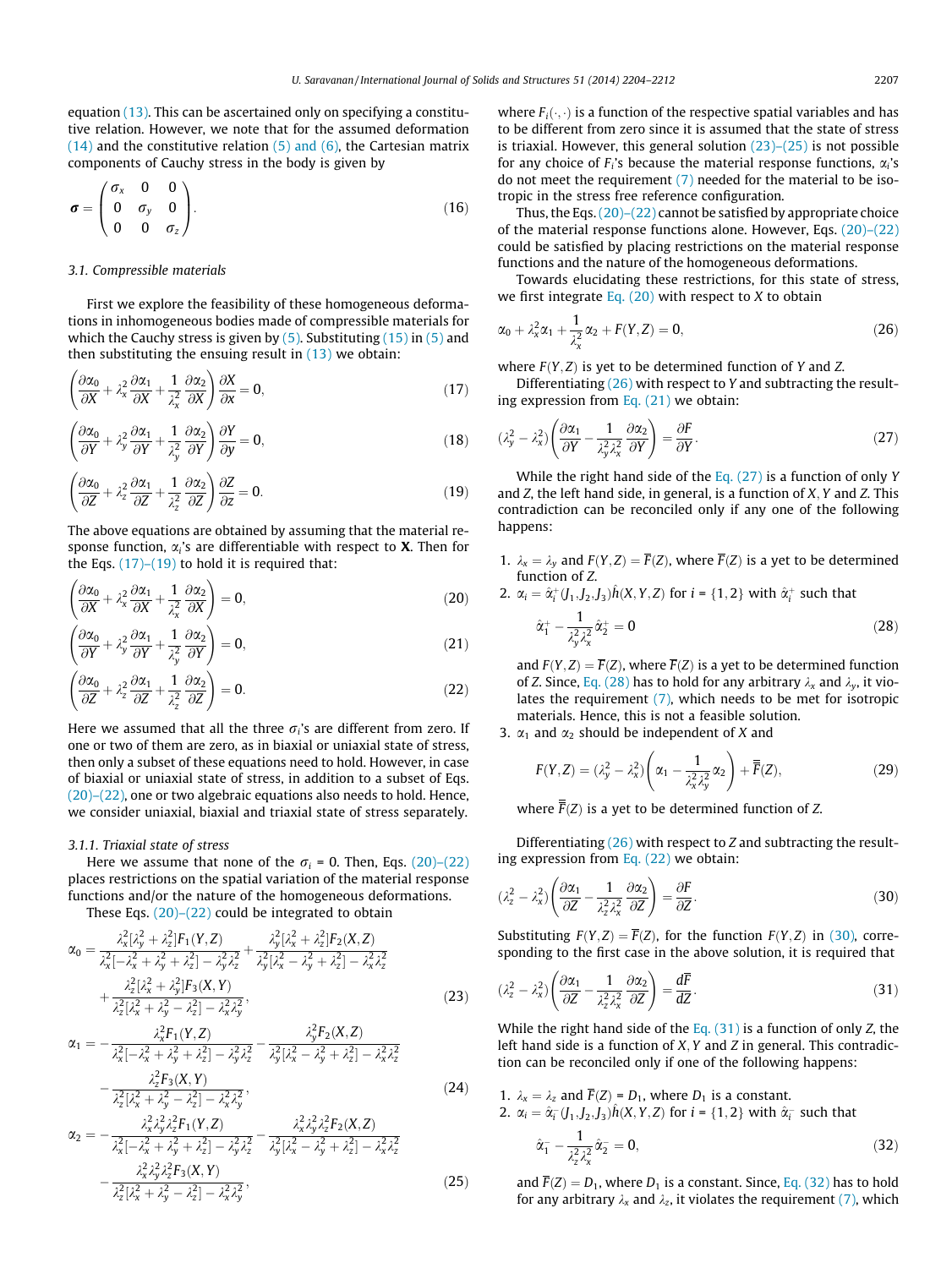needs to be met for isotropic materials. Hence, this is not a feasible solution.

3.  $\alpha_1$  and  $\alpha_2$  should be independent of X and Y and

$$
\overline{F}(Z) = (\lambda_z^2 - \lambda_x^2) \left( \alpha_1 - \frac{1}{\lambda_x^2 \lambda_z^2} \alpha_2 \right) + D_1,
$$
\n(33)

where  $D_1$  is a constant.

Substituting [\(29\)](#page-3-0) for the function  $F(Y, Z)$  in [\(30\)](#page-3-0) it is required that  $\alpha_1$  and  $\alpha_2$  should be independent of X and

$$
(\lambda_z^2 - \lambda_y^2) \left( \frac{\partial \alpha_1}{\partial Z} - \frac{1}{\lambda_z^2 \lambda_y^2} \frac{\partial \alpha_2}{\partial Z} \right) = \frac{d\bar{F}}{dZ}.
$$
 (34)

As before, while the right hand side of the Eq.  $(34)$  is a function of only Z, the left hand side is a function of Y and Z in general. This contradiction can be reconciled only if one of the following happens:

1.  $\lambda_{\nu} = \lambda_z$  and  $\overline{F}(Z) = D_2$ , where  $D_2$  is a constant.

2. 
$$
\alpha_i = \hat{\alpha}_i^*(J_1, J_2, J_3) \hat{h}(Y, Z)
$$
 for  $i = \{1, 2\}$  with  $\hat{\alpha}_i^*$  such that  
\n
$$
\hat{\alpha}_1^* - \frac{1}{\lambda_y^2 \lambda_x^2} \hat{\alpha}_2^* = 0,
$$
\n(35)

and  $\bar{\bar{F}}(Z) = D_2$ , where  $D_2$  is a constant. Since, Eq. (35) has to hold for any arbitrary  $\lambda_x$  and  $\lambda_y$ , it violates the requirement [\(7\),](#page-2-0) which needs to be met for isotropic materials. Hence, this is not a feasible solution.

3.  $\alpha_1$  and  $\alpha_2$  should be independent of X and Y and

$$
\overline{\overline{F}}(Z)=(\lambda_z^2-\lambda_y^2)\left(\alpha_1-\frac{1}{\lambda_y^2\lambda_z^2}\alpha_2\right)+D_2,\hspace{1.0cm} (36)
$$

where  $D_2$  is a constant.

Thus, Eqs.  $(20)$ – $(22)$  admit the following feasible solutions: **Solution – 1:** Corresponding to solution – 1 of Eqs.  $(27)$  and  $(31)$ 

$$
\lambda_x = \lambda_y = \lambda_z = \Lambda
$$
, and  $\alpha_0 = -\left[\Lambda^2 \alpha_1 + \frac{1}{\Lambda^2} \alpha_2\right] - D_1$ , (37)

with no restriction on how the material response functions,  $\alpha_i$ depends on **X**, however,  $\alpha_i = \hat{\alpha}_i (3\Lambda^2, 3/\Lambda^2, \Lambda^3, \mathbf{X})$ .

**Solution – 2:** Combining solution – 1 of Eq.  $(27)$  with the solu-tion – 3 of [Eq. \(31\)](#page-3-0) we obtain  $\lambda_x = \lambda_y \neq \lambda_z$  and

$$
\alpha_0 = -\left[\lambda_z^2 \alpha_1 + \frac{1}{\lambda_z^2} \alpha_2\right] - D_1,\tag{38}
$$

where  $\alpha_i = \hat{\alpha}_i$  $($  $J_1$ , $J_2$ , $J_3$ , $Z$ ). Here it is pertinent to note that if we began by integrating the  $y$  (or  $z$ ) component of the equilibrium equation, instead of the material response function depending on Z, it could equivalently depend on  $X$  (or  $Y$ ). Then, the stretch ratio in Eq. (38) should be replaced by stretch ratio in the appropriate direction. Hence, it is evident that this form (38) for the material response functions is not consistent with the requirement [\(7\)](#page-2-0) arising due to the material being isotropic. Therefore, this is not a feasible solution.

**Solution – 3:** Combining solution – 3 of Eq.  $(27)$  and solution – 1 of Eq. (34) we obtain  $\lambda_y = \lambda_z \neq \lambda_x$  and

$$
\alpha_0 = -\left[\lambda_z^2 \alpha_1 + \frac{1}{\lambda_z^2} \alpha_2\right] - D_2,\tag{39}
$$

where  $\alpha_i = \hat{\alpha}_i \left( J_1, J_2, J_3, Y, Z \right)$ . The form for the material response function (39) is not consistent with the requirement [\(7\)](#page-2-0) arising due to the material being isotropic. Therefore this is not a feasible solution.

**Solution – 4:** Combining solution – 3 of Eq.  $(27)$  and solution – 3 of Eq. (34) we obtain

$$
\alpha_0 = -\left[\lambda_z^2 \alpha_1 + \frac{1}{\lambda_z^2} \alpha_2\right] - D_2,\tag{40}
$$

where  $\alpha_i = \hat{\alpha}_i(J_1, J_2, J_3, Z)$ . The form for the material response function  $(40)$  is not consistent with the requirement  $(7)$  arising due to the material being isotropic. Therefore this is also not a feasible solution.

Thus, only 1 solution is admissible. This feasible solution results in the state of stress being hydrostatic. Hence, it can be concluded from the above results that if homogeneous deformation is observed in a body made of isotropic, compressible material subjected to a triaxial state of stress, different from hydrostatic pressure, then the body is homogeneous.

#### 3.1.2. Biaxial (plane) state of stress

Here we assume that  $\sigma_z$  = 0, without loss of generality. Consequently, (22) is trivially satisfied, by appropriate choice of the stretch ratios. Therefore for this state of stress, Eqs. (20) and (21) needs to be satisfied and we need to find a constant  $\lambda_z$  such that

$$
\alpha_0 + \alpha_1 \lambda_z^2 + \frac{\alpha_2}{\lambda_z^2} = 0. \tag{41}
$$

In order to satisfy Eqs.  $(20)$  and  $(21)$  either the material response functions should be such that

$$
\alpha_i = \tilde{\alpha}_i(J_1, J_2, J_3, Z), \tag{42}
$$

or following an analysis similar to that presented for triaxial stress state, we find that there exists two more sets of solution. Set 1:

$$
\lambda_x = \lambda_y = \lambda
$$
, and  $\alpha_0 + \lambda^2 \alpha_1 + \frac{1}{\lambda^2} \alpha_2 - \widetilde{F}(Z) = 0$ , (43)

where  $\alpha_i = \hat{\alpha}_i \left( J_1, J_2, J_3, \mathbf{X} \right)$  and  $\tilde{F}(Z)$  is a function that depends only on Z.

Set 2:

$$
\alpha_1 = \frac{\alpha_2}{\lambda_x^2 \lambda_y^2}, \quad \text{and} \quad \alpha_0 = -\left[\frac{1}{\lambda_x^2} + \frac{1}{\lambda_y^2}\right] \alpha_2 - \widetilde{F}^*(Z) = 0, \tag{44}
$$

where  $\alpha_2 = \hat{\alpha}_2(J_1, J_2, J_3, \mathbf{X})$  and  $\widetilde{F}^*(Z)$  is a function that depends only on Z. However, it should be noted that this form for the material response functions violates the requirement [\(7\)](#page-2-0) which is needed for the material to be isotropic. Hence, this solution is not feasible.

Thus, only two out of the three solutions that mathematically satisfies Eqs. (20), (21) and (41) are physically admissible.

Solution 1: The only form of the material response functions that satisfy (42) and result in a constant  $\lambda_z$  satisfying (41) is,

$$
\alpha_i = \hat{f}_i(J_1, J_2, J_3)\hat{g}(Z). \tag{45}
$$

Solution 2: Now, we explore for what forms of the material response function, does there exist admissible solutions for Eqs. (41) and (43). Towards this, substituting  $(43)$  in  $(41)$  we find that a constant  $\lambda_z$  should satisfy,

$$
\widetilde{F}(Z) + [\lambda_z^2 - \lambda^2] \left[ \alpha_1 - \frac{\alpha_2}{\lambda_z^2 \lambda^2} \right] = 0.
$$
\n(46)

It then follows that  $(46)$  admit three classes of solutions. In the first class of solution we assume  $F(Z) = 0$  and require that  $\lambda_z = \lambda$ . Then the Cauchy stress,  $\sigma = 0$ , which is not of interest. For the second class of solution too we assume  $F(Z) = 0$  but now we need to find a constant  $\lambda_z$  such that it satisfies

<span id="page-4-0"></span>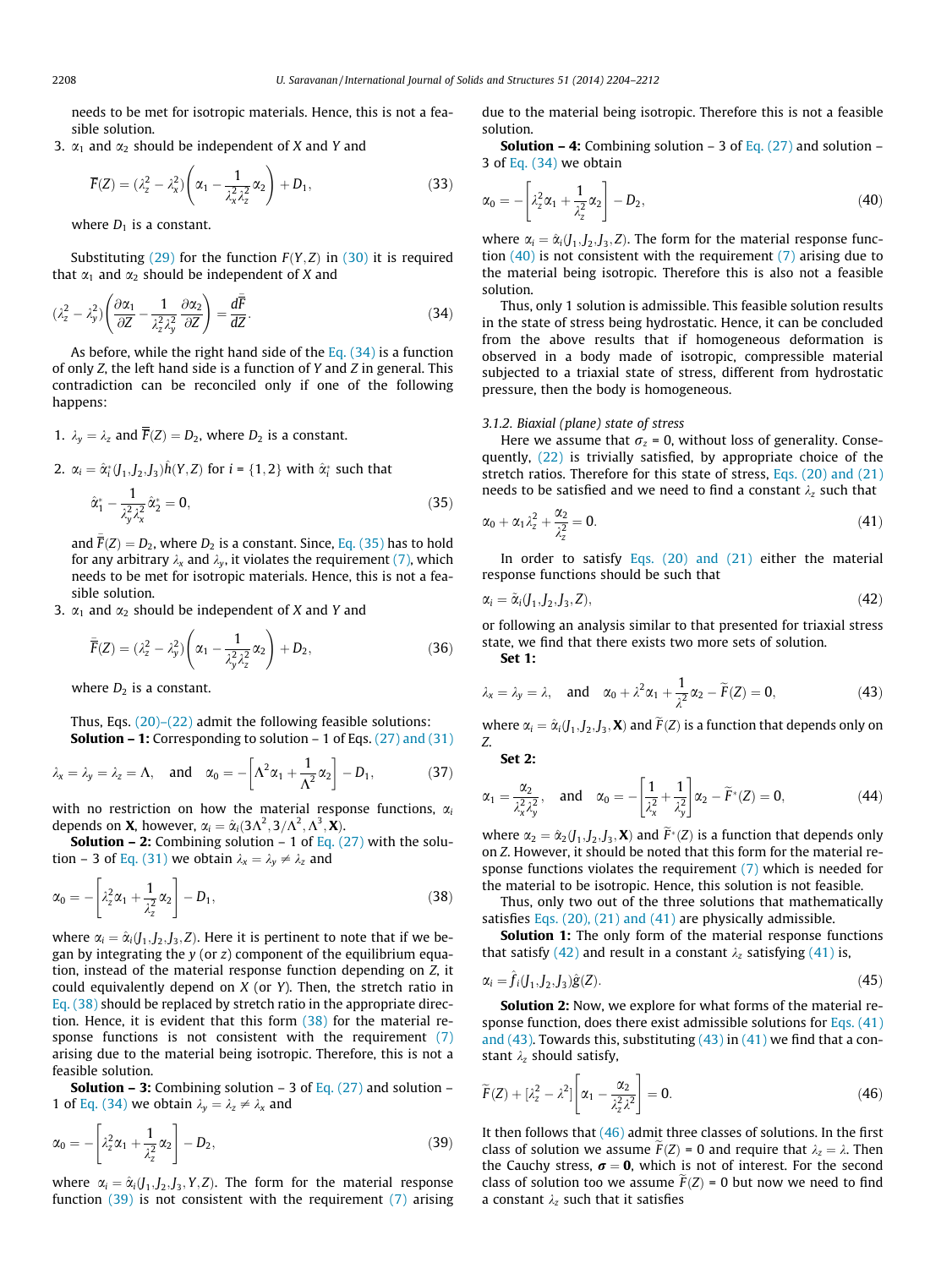<span id="page-5-0"></span>
$$
\alpha_1 - \frac{\alpha_2}{\lambda_2^2 \lambda^2} = 0. \tag{47}
$$

It can immediately be seen that only if the material response functions  $\alpha_i = \hat{f}_i(J_1, J_2, J_3) \hat{h}(X, Y, Z)$ , we can find a constant  $\lambda_z$  satisfying (47). Even then, only if the material response functions violate the Baker–Ericksen inequality [\(11\)](#page-2-0) we would be able to find a  $\lambda_z$  satisfying (47). For the final class of solution, we assume  $F(Z) \neq 0$ . Then, for a constant  $\lambda_z$  to satisfy [\(46\)](#page-4-0)  $\alpha_i = \hat{f}_i(J_1, J_2, J_3)F(Z)$ .

Hence, we find that if an inhomogeneous body made of compressible and isotropic material that obeys Baker–Ericksen inequality is subjected to biaxial state of stress, then it would exhibit homogeneous deformation only if the material response functions vary spatially along the direction of the normal to the plane in which the biaxial stress is applied.

However, inhomogeneous body made of compressible and isotropic material that do not obey Baker–Ericksen condition when subject to biaxial state of stress exhibits homogeneous deformations for any arbitrary dependance of the material response functions on X. But in this case, the material response functions dependance on the kinematical quantity is constrained by Eq. (47).

Stating the above differently, if a body made of isotropic, compressible material which obeys Baker–Ericksen condition exhibits homogeneous deformation in two biaxial stress experiments such that the plane in which the stresses are applied is orthogonal in the two biaxial tests then the body is homogeneous. If the body is made of a material that do not obey Baker–Ericksen condition then observing homogeneous deformations in any number of biaxial tests would not help us conclude it is homogeneous.

#### 3.1.3. Uniaxial state of stress

Without loss of generality, here we assume that  $\sigma_y = \sigma_z = 0$ . This implies that Eqs.  $(21)$  and  $(22)$  are satisfied trivially, by appropriate choice of the stretch ratios. Hence,  $Eq. (20)$  needs to be satisfied and the equations

$$
\alpha_0 + \alpha_1 \lambda_y^2 + \frac{\alpha_2}{\lambda_y^2} = 0,\tag{48}
$$

$$
\alpha_0 + \alpha_1 \lambda_z^2 + \frac{\alpha_2}{\lambda_z^2} = 0, \tag{49}
$$

should hold for some constant  $\lambda_{\nu}$  and  $\lambda_{z}$ .

For Eq. (20) to hold, the material response function should be such that

$$
\alpha_i = \overline{\alpha}_i (J_1, J_2, J_3, Y, Z), \tag{50}
$$

or

$$
\alpha_0 = F^u(Y, Z) - \lambda_x^2 \alpha_1 - \frac{1}{\lambda_x^2} \alpha_2, \qquad (51)
$$

with no restriction on how  $\alpha_i$ 's depend on **X**.

To examine whether Eqs.  $(48)$  and  $(49)$  has solutions with constant  $\lambda_{\nu}$  and  $\lambda_{z}$  when the material response function are of the form (50) or (51), we rewrite these equations to obtain,

$$
\left[\lambda_y^2 - \lambda_z^2\right] \left[\alpha_1 - \frac{1}{\lambda_y^2 \lambda_z^2} \alpha_2\right] = 0. \tag{52}
$$

Then, immediately it transpires that there are two solutions to (52) and (49).

Solution 1: The first solution that we study is one for which,

$$
\lambda_y = \lambda_z = \Lambda
$$
, and  $\alpha_0^u + \alpha_1^u \Lambda^2 + \frac{\alpha_2^u}{\Lambda^2} = 0$ , (53)

where  $\alpha_i^u = \hat{\alpha}_i(\lambda_x^2 + 2\Lambda^2, 1/\lambda_x^2 + 2/\Lambda^2, \lambda_x\Lambda^2, \mathbf{X})$ , and  $\Lambda$  is to be found by solving the nonlinear Eq. (53b) given a  $\lambda_x$ .

If and only if  $\hat{\alpha}_i(J_1, J_2, J_3, \mathbf{X}) = f_i(J_1, J_2, J_3)g(Y, Z)$ , there exist a constant  $\Lambda$  that satisfies (50) and (53b).

Substituting  $(51)$  in  $(53b)$  we require

$$
F^{u}(Y,Z)+[\Lambda^{2}-\lambda_{x}^{2}]\left[\alpha_{1}^{u}-\frac{1}{\lambda_{x}^{2}\Lambda^{2}}\alpha_{2}^{u}\right]=0,
$$
\n(54)

to hold for constant  $\Lambda$  and  $\lambda_{x}$ . Eq. (54) could be satisfied in three different ways. The first solution that we consider is one in which  $F^u(Y, Z) = 0$  and  $\Lambda = \lambda_x$ . This is a trivial solution since for this case the Cauchy stress is zero tensor. The second solution corresponds to the case where

$$
F^{u}(Y, Z) = 0
$$
, and  $\alpha_{1}^{u} - \frac{1}{\lambda_{x}^{2} \Lambda^{2}} \alpha_{2}^{u} = 0$ . (55)

Clearly, for (55b) to hold Baker–Ericksen inequality [\(11\)](#page-2-0) has to be violated. Further, for a constant  $\lambda_x$  and  $\Lambda$  to satisfy (55b),  $\hat{\alpha}_i (J_1, J_2, J_3, \mathbf{X}) = f_i^+(J_1, J_2, J_3)$  g<sup>+</sup>(X, Y, Z). The third solution corresponds to the case when  $F^u(Y, Z) \neq 0$ . In this case, the form of  $\alpha_i$ 's that satisfies (54) is  $\hat{\alpha}_i (J_1, J_2, J_3, \mathbf{X}) = f_i^-(J_1, J_2, J_3)F^u(Y, Z)$ .

**Solution 2:** The second solution that satisfies (52) happens only if Baker–Ericksen conditions  $(9)$  are violated. For this case, we need to find  $\lambda_{\nu}$  and  $\lambda_{z}$  by solving the two nonlinear equations

$$
\alpha_1 - \frac{1}{\lambda_y^2 \lambda_z^2} \alpha_2 = 0, \quad \text{and} \quad \alpha_0 + \alpha_1 \lambda_z^2 + \frac{\alpha_2}{\lambda_z^2} = 0,
$$
 (56)

given a  $\lambda_x$ . Here again, if and only if  $\hat{\alpha}_i(J_1, J_2, J_3, \mathbf{X}) = f_i(J_1, J_2, J_3)g(Y, Z)$ , there exist a constant  $\lambda_y$  and  $\lambda_z$  that satisfies (50) and (56).

Substituting  $(51)$  in  $(56)$  we obtain

$$
\alpha_1 - \frac{1}{\lambda_y^2 \lambda_z^2} \alpha_2 = 0, \text{ and } F^u(Y, Z) + [\lambda_z^2 - \lambda_x^2] \left[ \alpha_1 + \frac{\alpha_2}{\lambda_z^2 \lambda_x^2} \right] = 0. \quad (57)
$$

Thus, in order to find a constant  $\lambda_y$  and  $\lambda_z$  given a  $\lambda_x$  that satisfy (57),  $\hat{\alpha}_i(J_1, J_2, J_3, \mathbf{X}) = f_i^*(J_1, J_2, J_3)F^u(Y, Z).$ 

Thus, we find that an inhomogeneous body made up of compressible, isotropic material subjected to uniaxial state of stress would deform homogeneously if the material response functions do not vary along the direction of the applied uniaxial stress and they are of some special form  $(50)$  or  $(51)$ . Stating this differently, if a compressible isotropic body exhibits homogeneous deformation in three different uniaxial stretch experiments, such that direction of the uniaxial stress in the three experiments is mutually orthogonal, then the body is homogeneous.

#### 3.2. Incompressible materials

Next, we explore the feasibility of these homogeneous deformations in inhomogeneous and incompressible bodies for which the Cauchy stress is given by  $(6)$ . Substituting  $(15)$  in  $(6)$  and the resulting Cauchy stress in [\(13\)](#page-2-0) we obtain:

$$
\left(-\frac{\partial p}{\partial X} + \lambda_x^2 \frac{\partial \beta_1}{\partial X} + \frac{1}{\lambda_x^2} \frac{\partial \beta_2}{\partial X}\right) \frac{\partial X}{\partial x} = 0, \tag{58}
$$

$$
\left(-\frac{\partial p}{\partial Y} + \lambda_y^2 \frac{\partial \beta_1}{\partial Y} + \frac{1}{\lambda_y^2} \frac{\partial \beta_2}{\partial Y}\right) \frac{\partial Y}{\partial y} = 0, \tag{59}
$$

$$
\left(-\frac{\partial p}{\partial Z} + \lambda_z^2 \frac{\partial \beta_1}{\partial Z} + \frac{1}{\lambda_z^2} \frac{\partial \beta_2}{\partial Z}\right) \frac{\partial Z}{\partial z} = 0.
$$
 (60)

The above equations has to hold, since the material response functions,  $\beta_i$ 's are differentiable with respect to **X**. Noticing the similarity between Eqs.  $(58)$ – $(60)$  with Eqs.  $(17)$ – $(19)$  we follow the same procedure as that adopted for compressible materials to obtain the following results. Therefore, we specialize to various stress states.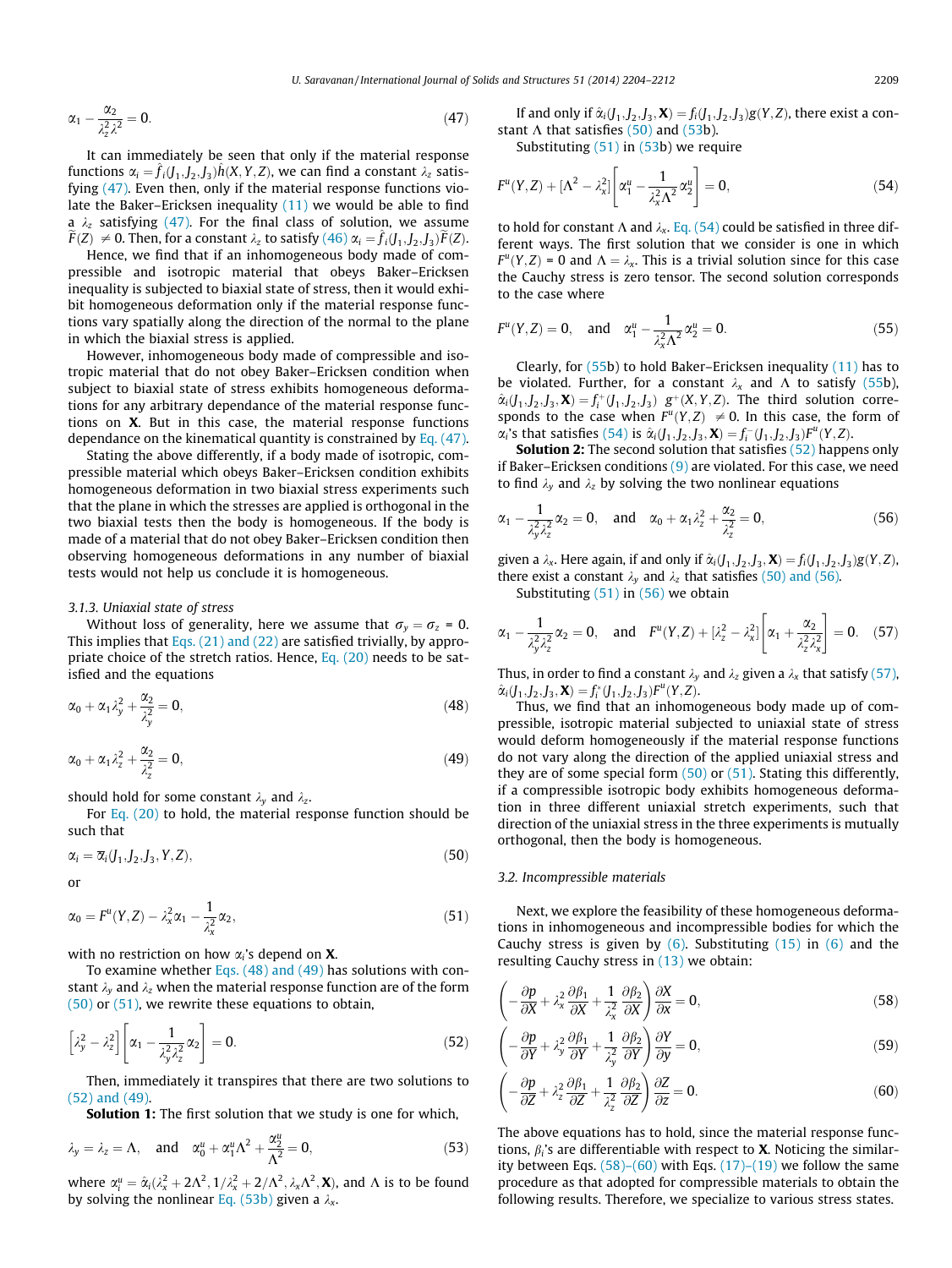#### 3.2.1. Triaxial state of stress

When  $\sigma_i \neq 0$ . Eqs. [\(58\)–\(60\)](#page-5-0) has to be satisfied. Solving, which we obtain that

$$
p = \left[\lambda_z^2 \beta_1 + \frac{1}{\lambda_z^2} \beta_2\right] + D_3, \tag{61}
$$

with the material response functions being independent of X and Y; i.e.,  $\beta_i = \hat{\beta}_i (J_1, J_2, Z)$  where  $D_3$  is a constant. Here it is pertinent to note that if instead of the material response function depending on Z, it could equivalently depend on X or Y, in which case the stretch ratio in Eq. (61) should be replaced by stretch ratio in the appropriate direction.

Thus, inhomogeneous, incompressible, isotropic bodies subjected to triaxial state of stress could deform homogeneously when the material response functions depends on only one spatial coordinate. Moreover, this homogeneous deformation results in the following Cauchy stress field,

$$
\sigma_{xx} = (\lambda_x^2 - \lambda_z^2) \left[ \beta_1 - \frac{1}{\lambda_x^2 \lambda_z^2} \beta_2 \right] - D_3,
$$
\n(62)

$$
\sigma_{yy} = (\lambda_y^2 - \lambda_z^2) \left[ \beta_1 - \frac{1}{\lambda_y^2 \lambda_z^2} \beta_2 \right] - D_3,
$$
\n(63)

$$
\sigma_{zz} = -D_3,\tag{64}
$$

when the material response functions  $\beta_i$ 's are independent of X and Y and  $\lambda_z = 1/(\lambda_x \lambda_y)$ , in order to satisfy the incompressibility requirement.

Another solution to Eqs. [\(58\)–\(60\)](#page-5-0) is:  $\lambda_x = \lambda_y \neq \lambda_z$  and  $\beta_1 = \beta_2/(\lambda_x^2 \lambda_z^2)$  and  $p = \beta_2(1/\lambda_x^2 + 1/\lambda_z^2) + D_4$ , which on enforcing the incompressibility criterion reduces to requiring,

$$
\lambda_x = \lambda_y = \frac{1}{\sqrt{\lambda}}, \quad \lambda_z = \lambda, \quad \text{and} \quad \beta_1 = \frac{\beta_2}{\lambda}, \quad \text{and} \quad p
$$

$$
= \beta_2 \left[ \lambda + \frac{1}{\lambda^2} \right] + D_4 \tag{65}
$$

with  $\beta_2=\hat{\beta}_2(\lambda^2+2/\lambda,2\lambda+1/\lambda)\hat{h}(X,Y,Z)$ . The Cauchy stress corresponding to this solution is hydrostatic. However, material response functions satisfying (65) violate the Baker–Ericksen inequality [\(12\).](#page-2-0)

We also note that, solution corresponding to  $(37)$  results in the following: the incompressibility requirement,  $J_3 = \Lambda^3 = 1$  necessitates that  $\Lambda$  = 1 and hence now,  $p = \beta_1 + \beta_2 - D_5$  where  $\beta_i = \hat{\beta}_i(3, 3, \mathbf{X})$  and  $D_5$  is a constant. This implies that the body has not been deformed and hence a trivial solution that need not be explored further.

Hence, we conclude that inhomogeneous, incompressible, isotropic bodies subjected to hydrostatic state of stress could deform homogeneously provided the material response functions violate the Baker–Ericksen inequalities but satisfy (65). Also, these bodies could deform homogeneously when the material functions only vary along a particular direction and the applied traction on a surface whose normal coincides with the direction along which the material function varies is uniform but nonuniform in other planes.

Stating the above result differently, the given incompressible, isotropic cuboid is homogeneous, if the homogeneous deformation is observed on application of a uniform triaxial state of stress, different from hydrostatic stress.

#### 3.2.2. Biaxial (plane) state of stress

Assuming that  $\sigma_z$  = 0, now [\(58\) and \(59\)](#page-5-0) needs to be satisfied and we should be able to find a constant  $\lambda_z$  such that

$$
-p + \lambda_z^2 \beta_1 + \frac{1}{\lambda_z^2} \beta_2 = 0. \tag{66}
$$

We find that if  $p$  is such that,

$$
p = \lambda_z^2 \beta_1 + \frac{1}{\lambda_z^2} \beta_2,\tag{67}
$$

then Eq.  $(66)$  is satisfied. Then, in order to satisfy  $(58)$  and  $(59)$ either

$$
\beta_i = \overline{\beta}_i(J_1, J_2, Z),\tag{68}
$$

or  $\beta_i$ 's and/or  $\lambda_i$ 's should be such that

$$
\left(\lambda_x^2 - \lambda_z^2\right) \left(\frac{\partial \beta_1}{\partial X} - \frac{1}{\lambda_x^2 \lambda_z^2} \frac{\partial \beta_2}{\partial X}\right) = 0, \text{ and } \left(\lambda_y^2 - \lambda_z^2\right) \left(\frac{\partial \beta_1}{\partial Y} - \frac{1}{\lambda_y^2 \lambda_z^2} \frac{\partial \beta_2}{\partial Y}\right) = 0,
$$
\n(69)

holds. There are four possible solutions to (69).

**Set 1:** One set of solutions requires  $\lambda_x = \lambda_y = \lambda_z$ . However, since the material being studied here is incompressible,  $\lambda_x \lambda_y \lambda_z = 1$  which implies that  $\lambda_x = \lambda_y = \lambda_z = 1$ , that is the body is not deformed and hence this class of solutions is not of interest here.

Set 2: In the second set of solutions, we assume that  $\lambda_x \neq \lambda_y \neq \lambda_z$ . Therefore for Eq. (69) to hold we require that

$$
\frac{\partial \beta_1}{\partial X} - \frac{1}{\lambda_x^2 \lambda_z^2} \frac{\partial \beta_2}{\partial X} = 0, \text{ and } \frac{\partial \beta_1}{\partial Y} - \frac{1}{\lambda_y^2 \lambda_z^2} \frac{\partial \beta_2}{\partial Y} = 0.
$$
 (70)

Integrating the above equations we obtain

$$
\beta_1 - \frac{1}{\lambda_x^2 \lambda_z^2} \beta_2 = F(Y), \text{ and } \beta_2 = F(Y) \frac{\lambda_x^2 \lambda_y^2 \lambda_z^2}{(\lambda_y^2 - \lambda_x^2)},
$$
(71)

where  $F(Y)$  is a yet to be determined function of Y. The expression for  $\beta_i$ 's in Eq. (71) violates the requirement [\(8\)](#page-2-0) needed when the material being modeled is isotropic. Hence, solutions of this kind is not possible.

Set 3: To obtain the third set of solutions we require that  $\lambda_x = \lambda_z \neq \lambda_y$  and that

$$
\frac{\partial \beta_1}{\partial Y} - \frac{1}{\lambda_y^2 \lambda_z^2} \frac{\partial \beta_2}{\partial Y} = 0.
$$
 (72)

However, since  $\lambda_x = \lambda_z$  and  $\sigma_z = 0$ ,  $\sigma_x = 0$ . Therefore the state of stress is uniaxial and hence not of interest here.

**Set 4:** Similarly, for the last set of solution wherein  $\lambda_x \neq \lambda_y = \lambda_z$ and

$$
\frac{\partial \beta_1}{\partial X} - \frac{1}{\lambda_x^2 \lambda_z^2} \frac{\partial \beta_2}{\partial X} = 0,
$$
\n(73)

also results in an uniaxial state of stress and hence of not interest here.

Instead of beginning with the assumption that  $\sigma_z$  = 0, we could have assumed  $\sigma_x = 0$  or  $\sigma_y = 0$ . Then, we can by a similar analysis, as above, conclude that the material response functions depend only on X or Y respectively.

Summarizing the results in this subsection, an isotropic, incompressible, inhomogeneous body subjected to biaxial state of stress would exhibit homogeneous deformations only if the material response functions vary along the coordinate direction in which no stress is applied. Stating this result differently, if one observes homogeneous deformation in two biaxial stretch experiments such that the plane along which the body is stretched in the two tests are mutually orthogonal, then the given isotropic, incompressible body can be considered as a homogeneous body.

#### 3.2.3. Uniaxial state of stress

Without loss of generality, let us assume that  $\sigma_y = \sigma_z = 0$ . Then, we should be able to find constant  $\lambda_{\nu}$  and  $\lambda_{z}$  such that equations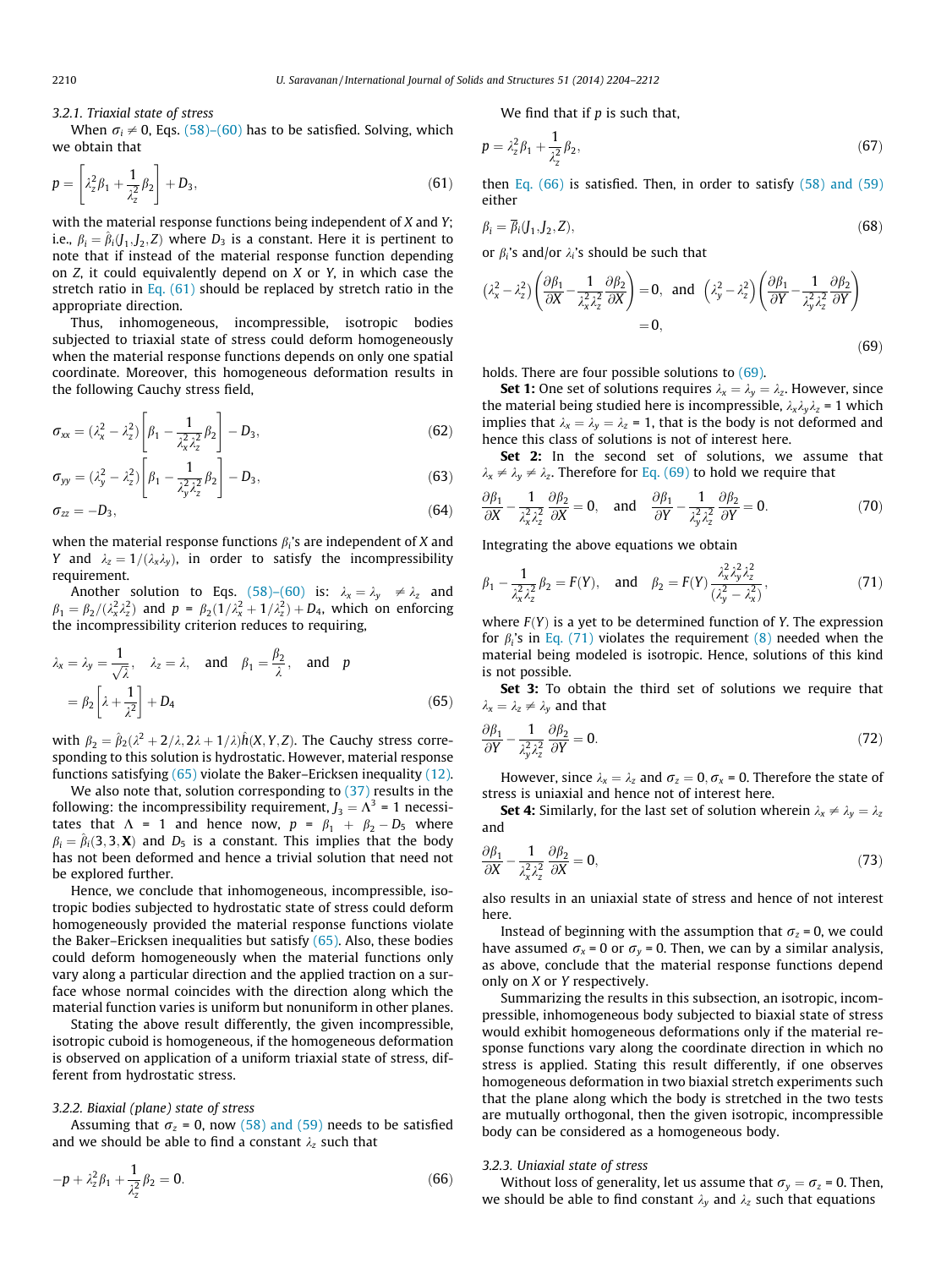<span id="page-7-0"></span>
$$
-p + \lambda_y^2 \beta_1 + \frac{1}{\lambda_y^2} \beta_2 = 0, \text{ and } -p + \lambda_z^2 \beta_1 + \frac{1}{\lambda_z^2} \beta_2 = 0,
$$
 (74)

hold. Also, [Eq. \(58\)](#page-5-0) has to hold.

Rewriting Eq. 
$$
(74)
$$
 as

$$
p = \lambda_z^2 \beta_1 + \frac{1}{\lambda_z^2} \beta_2
$$
, and  $(\lambda_y^2 - \lambda_z^2) \left( \beta_1 - \frac{1}{\lambda_y^2 \lambda_z^2} \beta_2 \right) = 0$ , (75)

we find that either  $\lambda_{\nu} = \lambda_z$  or  $\lambda_{\nu} \neq \lambda_z$  and

$$
\beta_1 - \frac{1}{\lambda_y^2 \lambda_z^2} \beta_2 = 0. \tag{76}
$$

Immediately we observe that for Eq. (76) to hold, Baker–Ericksen inequality [\(10\)](#page-2-0) has to be violated and for constant  $\lambda_{\nu}$  and  $\lambda_{z}$  to satisfy (76),  $\beta_i = \hat{\beta}_i(J_1, J_2) \hat{g}(X, Y, Z)$ .

Next, we find the restriction on the material response functions so that [\(58\)](#page-5-0) holds for each of the above two classes of solutions. When Lagrange multiplier is given by Eq. (75a) and  $\lambda_{v} = \lambda_{z}$ , [\(58\)](#page-5-0) reduces to requiring

$$
\left(\lambda_x^2 - \lambda_z^2\right) \left(\frac{\partial \beta_1}{\partial X} - \frac{1}{\lambda_x^2 \lambda_z^2} \frac{\partial \beta_2}{\partial X}\right) = 0
$$
\n(77)

Eq. (77) admits three classes of solutions.

First, we explore a class of solution, for which,  $\lambda_x = \lambda_z$ . This solution coupled with the incompressibility constraint implies that  $\lambda_x = \lambda_y = \lambda_z = 1$ . This means that the body is not deformed. Consequently, this solution is not of interest.

Next, two classes correspond to the case where

$$
\frac{\partial \beta_1}{\partial X} - \frac{1}{\lambda_x^2 \lambda_z^2} \frac{\partial \beta_2}{\partial X} = 0.
$$
 (78)

This would happen when  $\beta_i = \hat{\beta}_i (J_1, J_2, Y, Z)$  or when  $\beta_i = \hat{\beta}_i^+(J_1, J_2)$   $\overline{g}(X, Y, Z)$  with  $\hat{\beta}_i^+$ 's such that

$$
\hat{\beta}_1^+ - \frac{1}{\lambda_x^2 \lambda_z^2} \hat{\beta}_2^+ = 0. \tag{79}
$$

Clearly, for material response functions that satisfy (79) the Baker–Ericksen condition [\(12\)](#page-2-0) would be violated.

Now, we find the restriction that [\(58\)](#page-5-0) places when Lagrange multiplier is given by Eq. (75a),  $\lambda_{\nu} \neq \lambda_{z}$  and material response function satisfy (76). As before, substituting (75a) in [\(58\)](#page-5-0), it reduces to requiring

$$
\left(\lambda_x^2 - \lambda_z^2\right) \left(\frac{\partial \beta_1}{\partial X} - \frac{1}{\lambda_x^2 \lambda_z^2} \frac{\partial \beta_2}{\partial X}\right) = 0
$$
\n(80)

Recognizing the similarity between Eqs.  $(77)$  and  $(80)$ , we conclude that (80) also has three solutions.

The first case that we study is one for which,  $\lambda_x = \lambda_z \neq \lambda_y$  and we should be able to find a constant  $\lambda_y$  and  $\lambda_x$  such that (76) holds. This would happen when  $\beta_i = \hat{\beta}_i^+(J_1, J_2)$   $\overline{g}(X, Y, Z)$  and  $\hat{\beta}_i^+(J_1, J_2)$  is such that

$$
\hat{\beta}_1^+ - \frac{1}{\lambda_y^2 \lambda_z^2} \hat{\beta}_2^+ = 0. \tag{81}
$$

However, by virtue of  $\sigma_z$  = 0 and  $\lambda_x = \lambda_z, \sigma_x$  = 0, contrary to the assumption. Hence, solution of this kind is not feasible.

The second class of solutions to (80) is when  $\beta_i = \hat{\beta}_i (J_1, J_2, Y, Z)$ . However, for a constant  $\lambda_y$  and  $\lambda_z$  to satisfy (76),  $\beta_i = \hat{\beta}_i^+(J_1, J_2)g^+(Y, Z)$  and  $\hat{\beta}_i^+(J_1, J_2)$  is such that (81) holds.

The final class of solutions to (80) is when  $\lambda_x \neq \lambda_y \neq \lambda_z$  and  $\hat{\beta}^-_i (J_1, J_2)$   $\overline{g}(X, Y, Z)$  where  $\hat{\beta}^-_i$  are such that

$$
\hat{\beta}_1^- - \frac{1}{\lambda_y^2 \lambda_z^2} \hat{\beta}_2^- = 0
$$
, and  $\hat{\beta}_1^- - \frac{1}{\lambda_x^2 \lambda_z^2} \hat{\beta}_2^- = 0$ , (82)

holds. However, now for (82) to hold  $\lambda_x = \lambda_y$  which is in contradiction with our initial requirement that  $\lambda_x \neq \lambda_y$ . Hence, this class of solutions also is not feasible.

Thus, isotropic, incompressible, inhomogeneous bodies admit homogeneous deformations when the material response functions do not vary along the direction of the applied uniaxial stress or the material response functions are such that they do not satisfy the Baker–Ericksen condition and are of the form  $\beta_i = \hat{\beta}_i^+(J_1, J_2)\overline{g}(X, Y, Z).$ 

Stating the above result differently, if an isotropic, incompressible body satisfies the Baker–Ericksen inequalities and admits homogeneous deformations when subjected to three different uniaxial stress experiments such that the direction in which the stress is applied in these experiments are mutually orthogonal, then the body can be idealized as a homogeneous body. On the other hand if the Baker–Ericksen inequalities are violated then one cannot conclude that the given body is homogeneous by observing homogeneous deformation in any number of uniaxial experiments.

Hence we conclude that for incompressible bodies, if homogeneous deformation is observed in two different biaxial experiments performed such that the applied biaxial displacements are in the  $x \& y$  and  $y \& z$  (or  $x \& z$ ) directions, then the incompressible, isotropic body could be idealized to be homogeneous when it is being subjected to a non-dissipative process.

#### 4. Discussion

By virtue of the assumption that the material response functions are differentiable functions with respect to the position vector of the material particles in the stress free reference configuration, important classes of inhomogeneous bodies, like bodies with inclusion, voids, layered composites are not considered in the above analysis. However, if we assume that over a small region, of size  $\epsilon$ , on either size of the interface of the two materials, the material parameters vary smoothly from one value to that of the other, the above conclusions would still be true. Even then, we have to show that the limit wherein  $\epsilon \to 0$  exist for the above result to be applicable for bodies with inclusion, layered composites, etc. This work is in progress and the results of the same communicated at a later date.

Similarly, it should also be stated that the status of the present results for materials undergoing small deformations and obeying Hooke's law needs to be examined as this is not a special case, but a limiting case of the framework used here.

#### 5. Conclusion

In this article, we show that if a body, say a cuboid, made of a compressible material can be homogeneously stretched by applying loads on three orthogonal faces such that it does not result in a hydrostatic state of stress, then the body can be abstracted as a homogeneous body. In case the cuboid is made of an incompressible material, if we can homogeneously stretch it in two different biaxial experiments, such that the plane in which the forces are applied in the two biaxial experiments is mutually orthogonal then the cuboid can be approximated as homogeneous. While a rigorous proof of the above statements has been provided in the case of functionally graded materials, the same for the case of bodies with inclusions, voids or layered composites is at best sketchy.

#### References

[Baker, M., Ericksen, J.L., 1954. Inequalities restricting the form of the stress](http://refhub.elsevier.com/S0020-7683(14)00075-4/h0015)[deformation relations for isotropic elastic solids and Reiner-Rivlin fluids. J.](http://refhub.elsevier.com/S0020-7683(14)00075-4/h0015) [Washington Acad. Sci. 44, 33–35](http://refhub.elsevier.com/S0020-7683(14)00075-4/h0015).